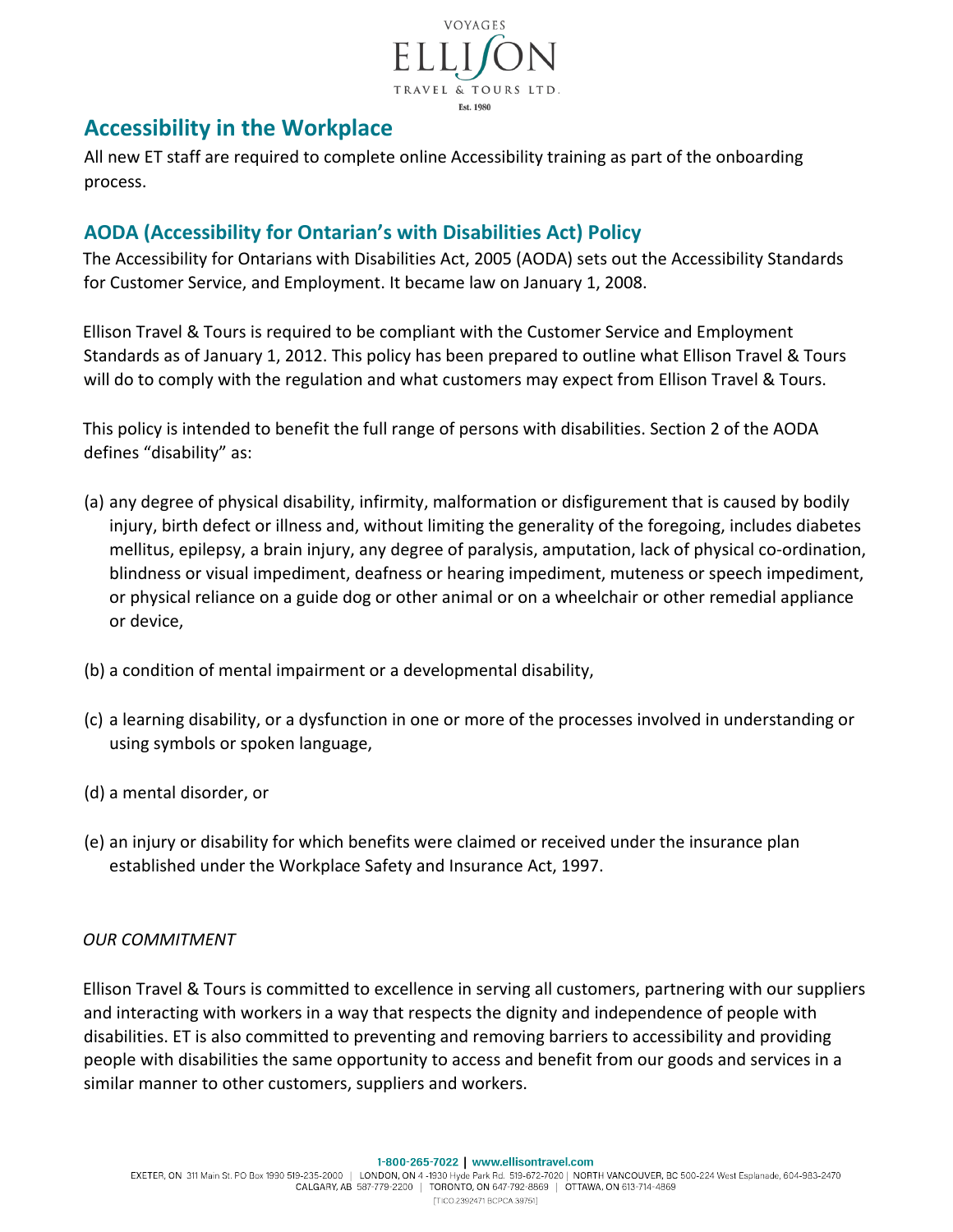Whether a person's disability is apparent or not, everyone should be treated with courtesy, made to feel welcome, and have their need for accommodation respected whenever they interact with Ellison Travel & Tours.

#### *CUSTOMER SERVICE STANDARD*

#### Communication

Ellison Travel & Tours will communicate with people with disabilities in ways that take their disability into account. This means that workers will communicate in ways that enable persons with disabilities to communicate effectively for purposes of using, receiving and requesting goods and services. Ellison Travel & Tours ensures website accessibility, conforming with Web Content Accessibility Guidelines 2.0 Level A Standards.

Ellison Travel & Tours will continue to train staff who communicate with customers, how to interact and communicate with persons with various types of disabilities. Ellison Travel & Tours recognizes that every person and situation is different. Staff will work with the individual to find a communication method that meets the person's needs.

#### Assistive Devices

An assistive device is any piece of equipment a person with a disability uses to help them with daily living. Some examples include: wheelchairs, screen readers, listening devices or canes. Ellison Travel & Tours allows the use of personal assistive devices on our premises.

Ellison Travel & Tours is committed to serving persons with disabilities who use assistive devices to obtain, use or benefit from its goods and services. It will ensure that workers know how to use the assistive devices available for customers that are on the premises and to inform customers of the assistive devices that are available.

## Use of Service Animals and Support Persons

Ellison Travel & Tours welcomes people with disabilities and their service animals. Service animals are allowed on the parts of company premises that are open to the public or third parties. Ellison Travel & Tours will ensure that all staff and third parties dealing with the public are trained in how to interact with persons with disabilities who are accompanied by service animals.

On rare occasions, a manager may determine that a support person is required, or that a service animal cannot enter an area of the premises consistent with other laws. In these instances, managers will suggest appropriate alternatives and provide assistance.

A person with a disability who is accompanied by a support person will be allowed to enter Ellison Travel's premises that are open to the public or third parties with his or her support person. At no time will a person with a disability who is accompanied by a support person be prevented from having access to his or her support person while on our premises.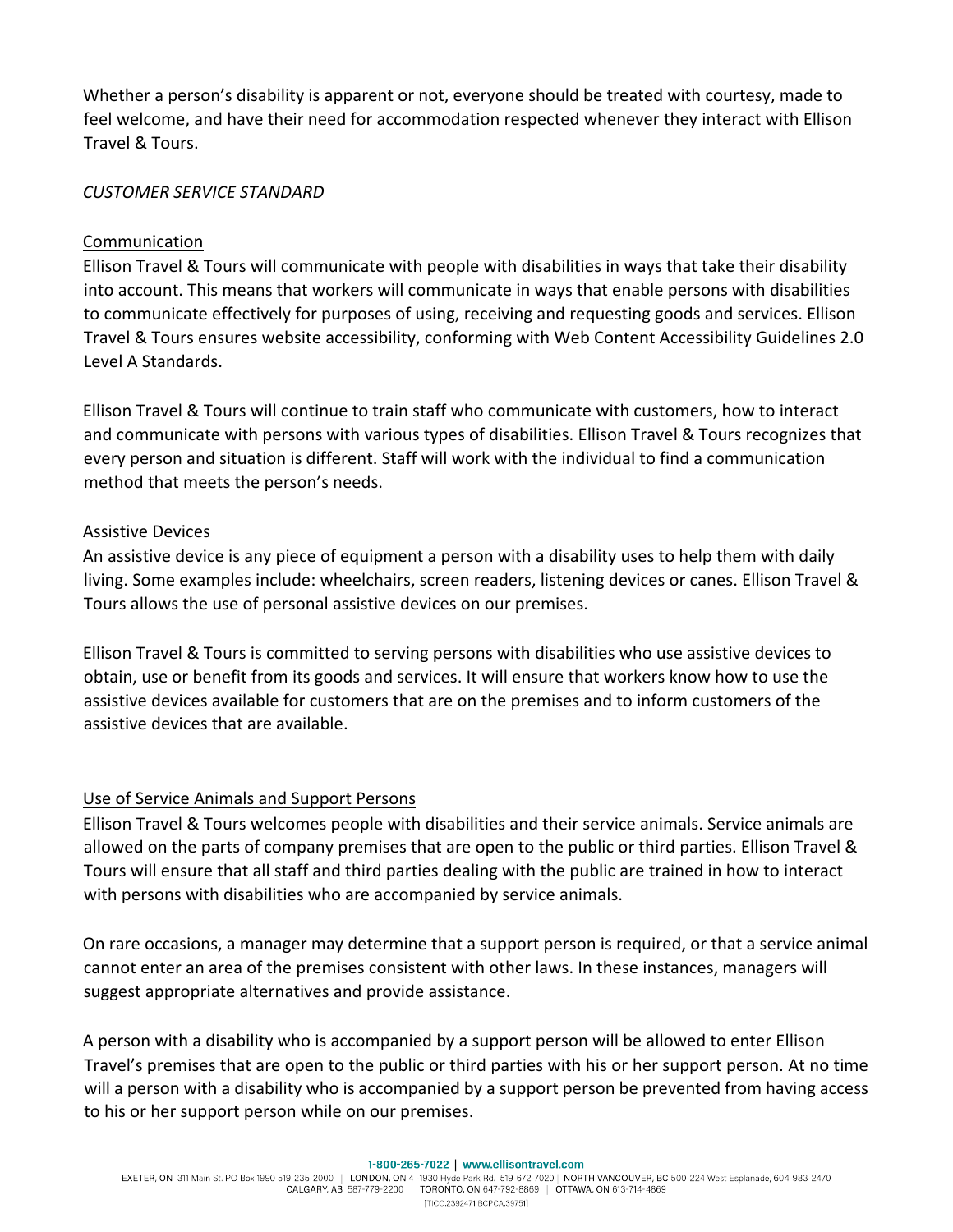For any Ellison Travel & Tours sponsored events where a fee is required to attend, an admission or attendance fee for support persons will not be charged. However, expenses may be charged for meals and refreshments provided for support persons. If expenses will be charged, the amount would be included in the information published with respect to the specific event.

## Notice of Temporary Disruption

In the event of a planned or unexpected disruption to services or facilities, Ellison Travel & Tours will promptly notify customers. Notice will be provided in accessible formats and include information about the reason for the disruption, its anticipated duration and a description of alternative facilities or services, if available.

The notice will be placed at the public entrance of the office. Depending on the nature of the disruption, notice will also be provided on outgoing telephone messages and on Ellison Travel & Tours' website.

# Training for Staff

Ellison Travel & Tours will provide web-based and self-study training on customer service to all workers who provide services to the public and to individuals who are involved in the development and approvals of customer service policies, practices and procedures. New staff and staff who commence new duties that involve interaction with the public or other third parties will undertake training as part of their orientation, if they have not already done so.

Company staff training includes:

- a review of the purposes of the AODA and the requirements of the Accessibility Standards for Customer Service;
- how to interact and communicate with persons with various types of disabilities;
- how to interact with persons with disabilities who use an assistive device or require the assistance of a service animal or a support person;
- how to use the equipment or devices available on the provider's premises, or otherwise, that may assist with the provision of goods or services to persons with disabilities;
- what to do if a person with a disability is having difficulty in accessing Ellison Travel & Tours' goods or services; and
- Ellison Travel & Tours' policies and procedures relating to the provision of goods or services to persons with disabilities.

Staff will be trained, as appropriate, on policies and procedures that affect the way goods and services are provided to persons with disabilities. Staff will also be trained on an ongoing basis when changes are made to these policies and procedures.

## Feedback Process

These Accessible Customer Service and Employment Policies are available on Ellison Travel & Tours website. A copy of the policy may also be requested by contacting our office. Individuals who have questions or wish to provide feedback on the way that Ellison Travel & Tours provides goods and services to people with disabilities can contact Michelle Branco, Vice President, at the following address: 311 Main St. Exeter ON S, N0M 1S7 P.O. Box 1990.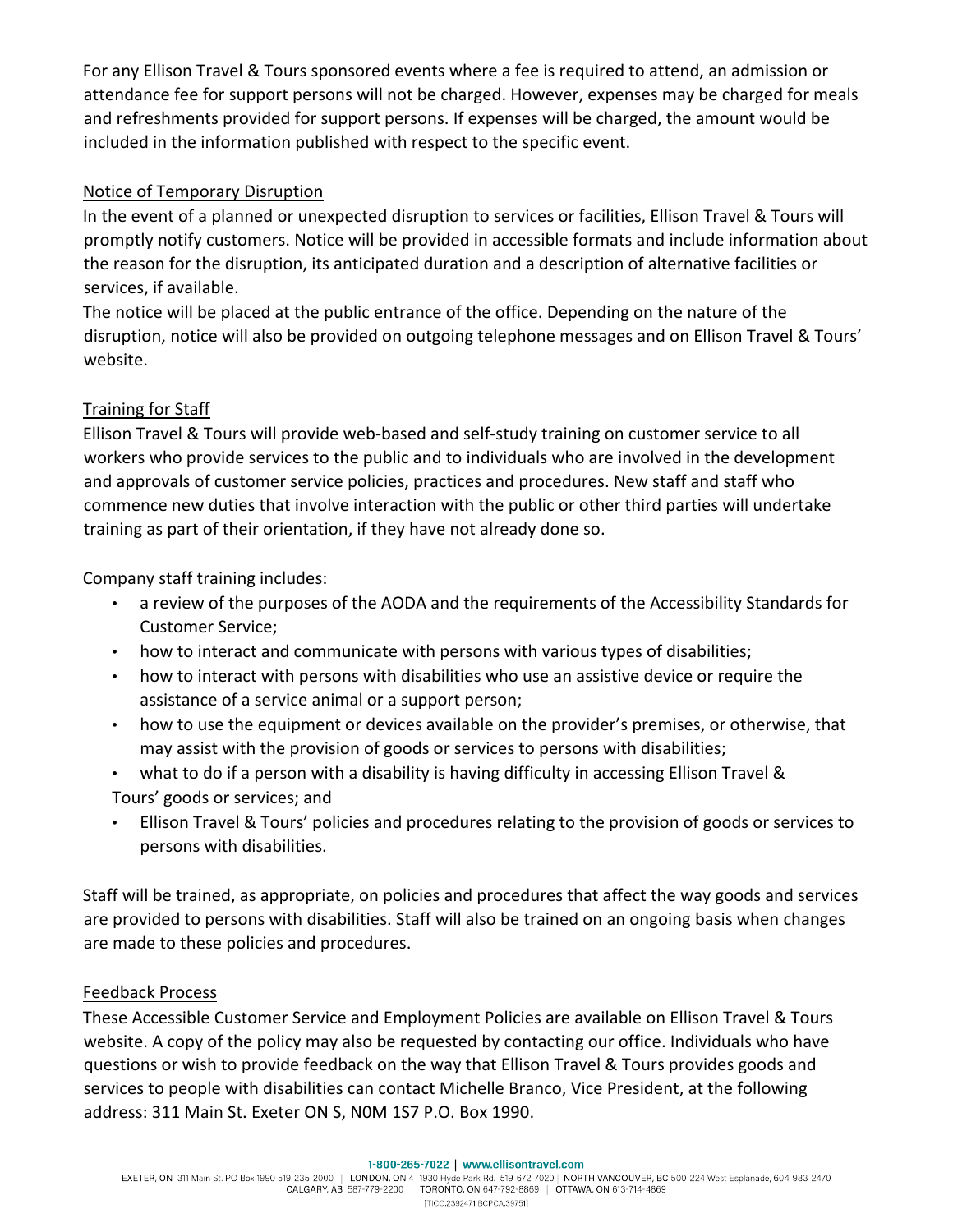#### *EMPLOYMENT STANDARD*

## Recruitment and Hiring

ET makes accessibility a normal part of the recruitment and hiring process, which includes notifying applicants that accommodation is available through the hiring and recruitment process upon request. If a selected applicant requests an accommodation, ET will consult with the applicant and arrange for a suitable accommodation that accounts for the applicant's accessibility needs.

## Accommodations for Staff

ET will create and follow measures for any staff member who requires accommodation as a result of disability. ET will inform workers of any changes to policies and notify/train staff as soon as possible following employment.

## Information and Communication Supports for Staff

Accommodations may involve the ways in which a worker receives and processes information. This includes all information integral to the employee's work and all information available to other staff in the workplace. Workers may need information in accessible formats, such as accessible digital or largeprint versions of documents. Upon request by a worker, ET will consult with them to arrange for the most appropriate accessible formats and communication supports for information required to perform the employee's job.

#### Performance Management and Career Development

ET is committed to accessible performance management and career development processes. Further, workers must be accommodated as they learn new job tasks or responsibilities including access to documents, coaching and feedback in the formats that work best for them.

#### Individualized Emergency Response Plans

As necessary, ET will provide individualized emergency response information and plans for workers who have a disability.

## Modifications to this and other Policies

Ellison Travel & Tours is committed to ensuring that its customer service and employment standard policies and procedures respect and promote the dignity and independence of all persons with disabilities. Therefore, no changes will be made to this policy or other policies and procedures before considering the impact on persons with disabilities.

Whenever new or revised standards are developed under the AODA, this policy will be reviewed and updated as necessary to ensure consistency. In addition, ET's Accommodation Plans to support this policy will be reviewed annually and revised every 5 years.

Feedback (from both the public and staff) will be accepted in person, by telephone, in writing or by email. If a feedback method is not suitable, a customer may request another method. Ellison Travel & Tours' hours of operation can be found on our website at **[www.ellisontravel.com.](http://www.ellisontravel.com/)**